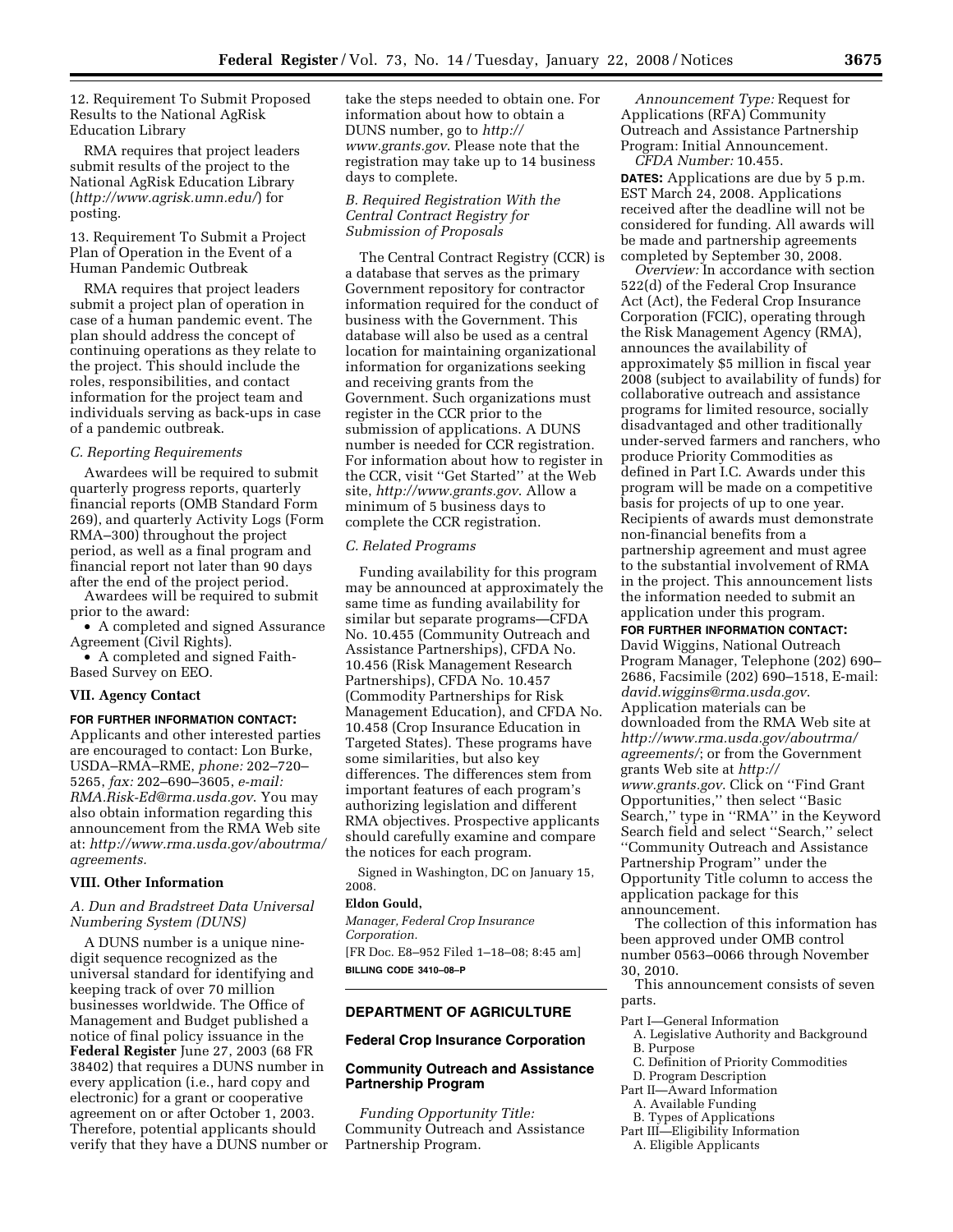- B. Project Period
- C. Non-Financial Benefits
- D. Cost Sharing or Matching
- E. Funding Restrictions Part IV—Application and Submission
- Information
- A. Address To Submit an Application Package
- B. Content and Form of Application
- Part V—Application Review Process A. General
- B. Evaluation Criteria and Weights
- Part VI—Award Administration
	- A. Notification of Award
	- B. Access to Panel Review Information
	- C. Confidential Aspects of Proposals and
	- Awards
	- D. Reporting Requirements
	- E. Administration
	- F. Prohibitions and Requirements With Regard to Lobbying
	- G. Applicable OMB Circulars
	- H. Confidentiality
	- I. Civil Rights Training
- Part VII—Additional Information
	- A. Requirement To Use Program Logo B. Requirement To Provide Project
	- Information to an RMA Representative C. Private Crop Insurance Organizations
	- and Potential Conflict of Interest D. Dun and Bradstreet (D&B Data Universal
	- Numbering System) E. Required Registration for Grants.gov
- 

#### **Part I—General Information**

# *A. Legislative Authority and Background*

This program is authorized under section 522(d)(3)(F) of the Act which authorizes FCIC funding for risk management training and informational efforts for agricultural producers through the formation of partnerships with public and private organizations. RMA promotes and regulates sound risk management solutions to improve the economic stability of American agriculture. One of RMA's four strategic goals is to ensure that its customers and potential customers are well informed of the risk management solutions available. On behalf of FCIC, RMA does this by offering Federal crop insurance products through a network of privatesector partners, overseeing the creation of new risk management products, seeking enhancements in existing products, ensuring the integrity of crop insurance programs, providing risk management education and information and offering outreach programs aimed at equal access and participation of underserved communities. A priority must be given to reaching producers of Priority Commodities as defined in section C of this part.

#### *B. Purpose*

The purpose of this program is to fund projects that provide limited resource, socially disadvantaged, and other traditionally underserved

producers of Priority Commodities with training, informational opportunities and assistance necessary to understand:

(1) The kind of risks addressed by existing and emerging risk management tools;

- (2) The features and appropriate use of existing and emerging risk
- management tools; and

(3) How to make sound risk management decisions.

Each partnership agreement awarded through this program will provide the applicant with funds, guidance, and the substantial involvement of RMA to deliver outreach and assistance programs to producers in a specific geographical area.

#### *C. Definition of Priority Commodities*

For purposes of this program, Priority Commodities are defined as:

• *Agricultural commodities covered by* (7 U.S.C. 7333). Commodities in this group are commercial crops that are not covered by catastrophic risk protection crop insurance, are used for food or fiber (except livestock), and specifically include, but are not limited to, floricultural, ornamental nursery, Christmas trees, turf grass sod, aquaculture (including ornamental fish), and industrial crops.

• *Specialty crops.* Commodities in this group may or may not be covered under a Federal crop insurance plan and include, but are not limited to, fruits, vegetables, tree nuts, syrups, honey, roots, herbs, and highly specialized varieties of traditional crops.

• *Underserved commodities.* This group includes: (a) Commodities, including livestock, that are covered by a Federal crop insurance plan but for which participation in an area is below the national average; and (b) commodities, including livestock, with inadequate crop insurance coverage produced by limited resource, socially disadvantaged, and other traditionally underserved producers.

A project is considered as giving priority to Priority Commodities if the majority of the educational outreach and assistance activities are directed to limited resource, socially disadvantaged and other traditionally under-served producers of one or more of the three classes of commodities listed above or any combination of the three classes.

#### *D. Program Description*

This program will support a wide range of innovative outreach and assistance activities in farm management, financial management, marketing contracts, crop insurance and other existing and emerging risk management tools, RMA will be

substantially involved in the activities listed under paragraph 2. The applicant must identify specific ways in which RMA could have substantial involvement in the proposed outreach activity.

In addition to the specific, required activities listed under paragraph 1, the applicant may suggest other activities that would contribute directly to the purpose of this program. For any additional activity suggested, the applicant should identify the objective of the activity, the specific tasks required to meet the objective, specific time lines for performing the tasks, and specific responsibilities of the partners.

1. In conducting activities to achieve the purpose and goal of this program, award recipients will be required to perform the following activities:

• Develop and finalize a risk management outreach delivery plan that will contain the tasks needed to accomplish the purpose of this program, including a description of the manner in which various tasks for the project will be completed, the dates by which each task will be completed, and the partners that will have responsibility for each task. Task milestones must be listed to ensure that progress can be measured at various stages throughout the life of the project. The plan must also provide for the substantial involvement of RMA in the project.

**Note:** All partnership agreements resulting from this announcement will include delivery plans in a table format. All applicants are strongly encouraged to refer to the table in the application package, when preparing a delivery plan and to use this format as part of the project description.

• Assemble risk management instructional materials appropriate for producers of Priority Commodities to be used in delivering education and information. This will include: (a) Gathering existing instructional materials that meet the local needs of producers of Priority Commodities; (b) identifying gaps in existing instructional materials; and (c) developing new materials or modifying existing instructional materials to fill existing gaps.

• Develop and conduct a promotional program and dissemination activities to publicize the project accomplishments. This program will include activities using the media, newsletters, publications, or other informational dissemination techniques that are designed to: (a) Raise awareness for risk management; (b) inform producers of the availability of risk management tools; (c) inform producers of the training and informational opportunities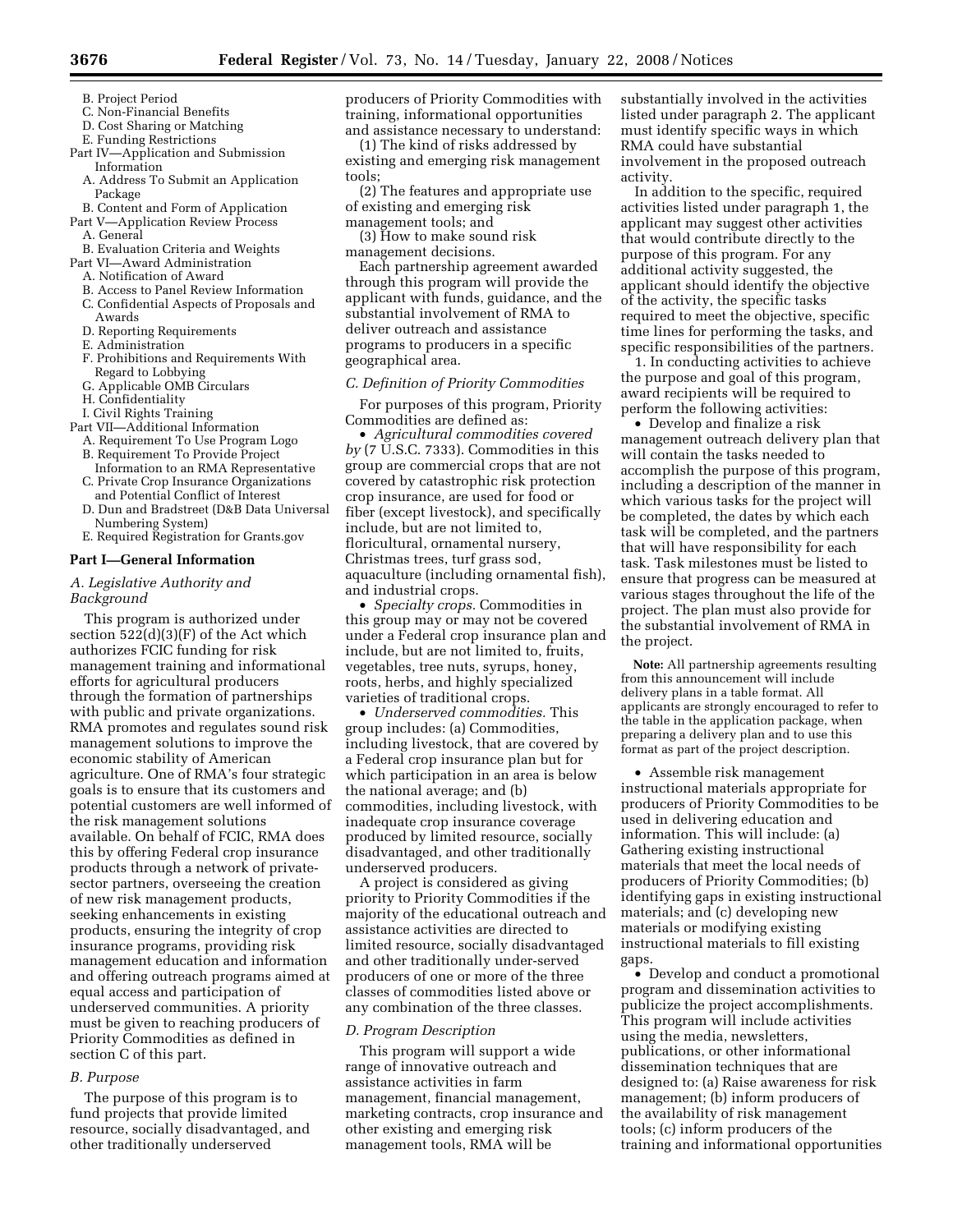being offered; and (d) communicate the project's accomplishments (products, results and impacts, etc.) to the broadest audiences. Minority media and publications should also be used to achieve the broadest promotion of outreach opportunities for limited resource and socially disadvantaged farmers and ranchers possible.

• Deliver risk management training and informational opportunities to limited resource and socially disadvantaged agricultural producers and agribusiness professionals of Priority Commodities. This will include organizing and delivering educational activities using the instructional materials identified earlier. Activities should be directed primarily to agricultural producers, but may include those agribusiness professionals that have frequent opportunities to advise farmers on risk management.

• Document all outreach activities conducted under the partnership agreement and the results of such activities, including criteria and indicators used to evaluate the success of the program. The recipient will also be required to provide information to an RMA-selected contractor to evaluate all outreach activities and advise RMA as to the effectiveness of activities.

2. RMA will be responsible for the following activities:

• Review and approve in advance the recipient's project delivery plan.

• Collaborate with the recipient in assembling risk management materials for producers. This will include: (a) Reviewing and approving in advance all educational materials for technical accuracy; (b) serving on curriculum development workgroups; (c) providing curriculum developers with fact sheets and other risk management publications prepared by RMA; (d) advising the applicant on the materials available over the internet through the AgRisk Education Library; (e) advising the applicant on technical issues related to crop insurance instructional materials; and (f) advising the applicant on the use of the standardized design and layout formats to be used on program materials.

• Collaborate with the recipient on a promotional program for raising awareness of risk management and for informing producers of training and informational opportunities. This will include: (a) Reviewing and approving in advance all promotional plans, materials, and programs; (b) serving on workgroups that plan promotional programs; (c) advising the applicant on technical issues relating to the presentation of crop insurance products in promotional materials; and (d)

participating, as appropriate, in media programs designed to raise general awareness or provide farmers with risk management education.

• Collaborate with the recipient on outreach activities to agricultural producers and agribusiness leaders. This will include: (a) Reviewing and approving in advance all producer and agribusiness educational delivery plans; (b) advising the applicant on technical issues related to the delivery of crop insurance education and information; and (c) assisting the applicant in informing crop insurance professionals about educational plans and scheduled meetings.

• Reviewing and approving recipient's documentation of risk management education and outreach activities.

# **Part II—Award Information**

# *A. Available Funding*

The amount of funds available in FY 2008 for support of this program is approximately \$5 million dollars (subject to availability of funds). There is no commitment by USDA/RMA to fund any particular project or to make a specific number of awards. No maximum or minimum funding levels have been established for individual projects or geographic locations. Applicants awarded a partnership agreement for an amount that is less than the amount requested may be required to modify their application to conform to the reduced amount before execution of the partnership agreement. It is expected that awards will be made approximately 120 days after the application deadline.

#### *B. Types of Applications*

Applicants must specify whether the application is a new, renewal, or resubmitted application.

1. *New Application*—This is an application that has not been previously submitted to the RMA Outreach Program. All new applications will be reviewed competitively using the selection process and evaluation criteria described in this RFA.

2. *Renewal Application*—This is an application that requests additional funding for a project beyond the period that was approved in an original or amended award. Applications for renewed funding must contain the same information as required for new applications, and additionally must contain a Progress Report. Renewal applications must be received by the relevant due dates, will be evaluated in competition with other pending applications, and will be reviewed

according to the same evaluation criteria as new applications.

3. *Resubmitted Application*—This is an application previously submitted to the RMA Outreach office, but was not funded. Resubmitted applications must be received by the relevant due dates, and will be evaluated in competition with other pending applications and will be reviewed according to the same evaluation criteria as new applications.

# **Part III—Eligibility Information**

#### *A. Eligible Applicants*

Educational institutions, community based organizations, associations of farmers and ranchers, state departments of agriculture, and other non-profit organizations with demonstrated capabilities in developing and implementing risk management and other marketing options for priority commodities are eligible to apply. Individuals are not eligible applicants. Applicants are encouraged to form partnerships with other entities that complement, enhance, and/or increase the effectiveness and efficiency of the proposed project. Although an applicant may be eligible to compete for an award based on its status as an eligible entity, other factors may exclude an applicant from receiving Federal assistance under this program (e.g. debarment and suspension; a determination of nonperformance on a prior contract, cooperative agreement, grant or partnership; a determination of a violation of applicable ethical standards). Applications from ineligible or excluded persons will be rejected in their entirety.

# *B. Project Period*

Each project will be funded for a period of up to one year from the project starting date for the activities described in this announcement.

# *C. Non-Financial Benefits*

To be eligible, applicants must also demonstrate that they will receive a non-financial benefit as a result of a partnership agreement. Non-financial benefits must accrue to the applicant and must include more than the ability to provide employment income to the applicant or for the applicant's employees or the community. The applicant must demonstrate that performance under the partnership agreement will further the specific mission of the applicant (such as providing research or activities necessary for graduate or other students to complete their educational program). Applications that do not demonstrate a non-financial benefit will be rejected.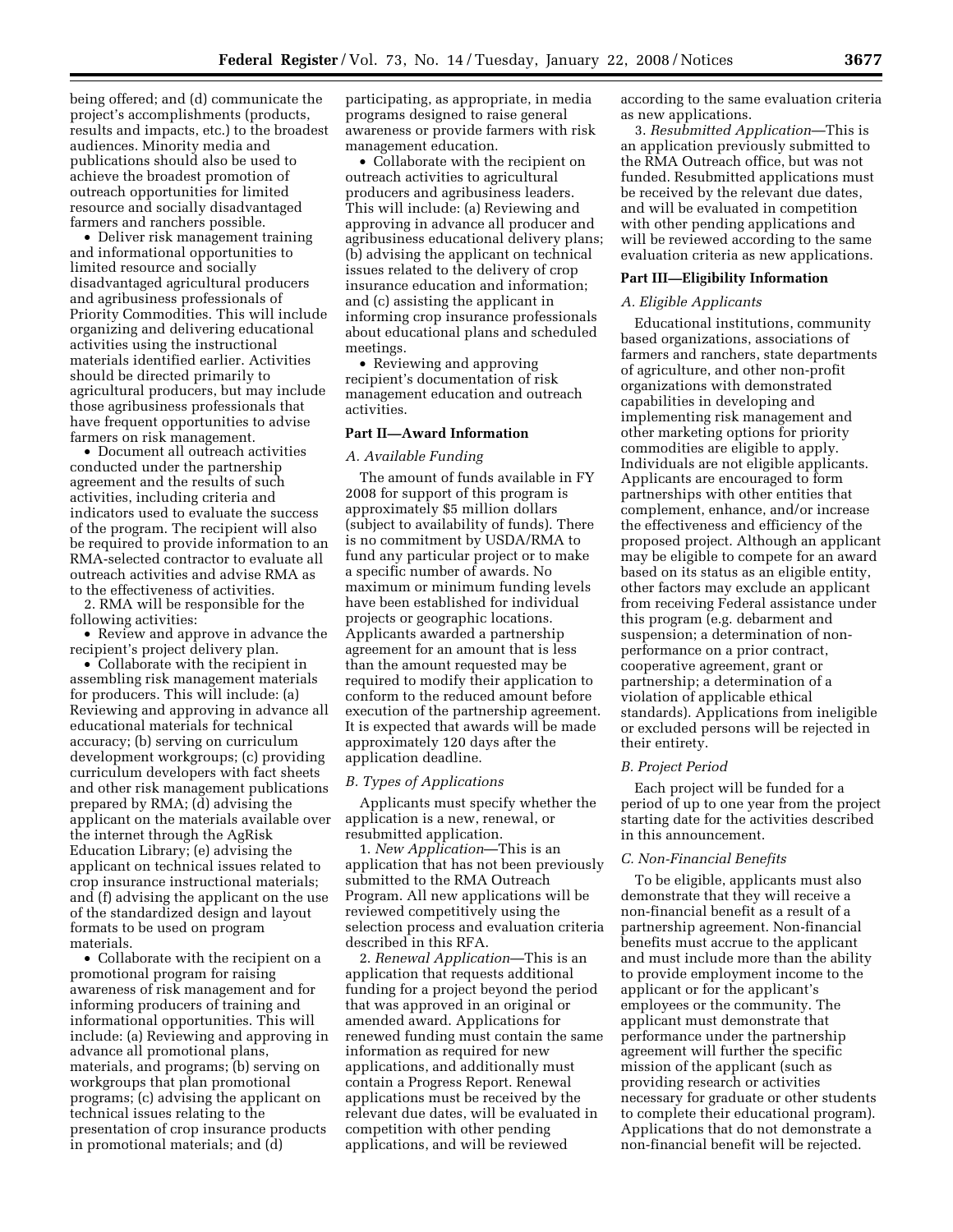# *D. Cost Sharing or Matching*

Cost sharing, matching, in-kind contribution, or cost participation is not required.

#### *E. Funding Restrictions*

Indirect costs for projects submitted in response to this solicitation are limited to 10 percent of the total direct costs of the agreement. Partnership agreement funds may not be used to:

1. Plan, repair, rehabilitate, acquire, or construct a building or facility including a processing facility;

2. To purchase, rent, or install fixed equipment;

3. Repair or maintain privately owned vehicles;

4. Pay for the preparation of the partnership application;

5. Fund political activities;

6. Pay costs incurred prior to

receiving this partnership agreement; 7. Fund any activities prohibited in 7 CFR parts 3015 and 3019, as applicable.

# **Part IV—Application and Submission Information**

# *A. Address To Submit an Application Package*

The address for submissions is USDA/ RMA, Community Outreach, and Assistance Partnership Program, c/o William Buchanan, 1400 Independence Avenue, SW., Room 6709, Stop 0805, Washington, DC 20250–0805. All applications must be submitted by the deadline. Late or incomplete applications will not be considered and will be returned to the applicant. Applications will be considered as meeting the announced deadline if they are received in the mailroom at the following address on or before the deadline. Applicants are cautioned that express, overnight mail or other delivery services do not always deliver as agreed. Applicants using the U.S. Postal Service should allow for the extra time for delivery due to the additional security measures that mail delivered to government offices in the Washington DC area now requires. Failure of the selected delivery services will not extend the deadline. Applicants are strongly encouraged to submit completed and signed application packages using overnight mail or delivery service to ensure timely receipt.

## *B. Content and Form of Application*

1. *General*—Use the following guidelines to prepare an application. Each application must contain the following elements in the order indicated. Proper preparation of applications will assist reviewers in

evaluating the merits of each application in a systematic, consistent fashion.

(a) Prepare the application on only one side of the page using standard size  $(8<sup>1</sup>/<sub>2</sub>''$  x 11") white paper, one-inch margins, typed or word processed using no type smaller than 12 point font, and single or double spaced. Use an easily readable font face (e.g., Geneva, Helvetica, Times Roman).

(b) Number each page of the application sequentially, starting with the Project Description, including the budget pages, required forms, and any appendices.

(c) Staple the application in the upper left-hand corner. Do not bind. An original and two copies of the completed and signed application (3 total) and one electronic copy (Microsoft Word format preferred) on compact disc or diskette must be submitted in one package. Only hard copies of OMB Standard Forms should be submitted. Do not include the standard forms on the diskette.

(d) Include original illustrations (photographs, color prints, etc.) in all copies of the application to prevent loss of meaning through poor quality reproduction.

2. *Application for Federal Assistance, OMB Standard Form 424*—Please complete this form in its entirety. The original copy of the application must contain a pen-and-ink signature of the authorized organizational representative (AOR), individual with the authority to commit the organization's time and other relevant resources to the project. The Catalog of Federal Domestic Assistance Number (block 10) is ''10– 455—Community Outreach and Assistance.''

3. *Table of Contents*—Each application must contain a detailed Table of Contents immediately following OMB SF 424.

4. *Project Summary*—(Limited to one page, placed after the Table of Contents) The summary should be a selfcontained, specific description of the activity to be undertaken and should focus on: Overall project goal(s) and supporting objectives; plans to accomplish project goals; and relevance of the project to the goals of the community outreach and assistance program.

5. *Progress Report*—(Limited to three pages, placed immediately after the Project Summary) Renewal applications of an existing project supported under the same program should include a clearly identified summary progress report describing the results to date. The progress report should contain a comparison of actual accomplishments

with the goals established for the project.

6. *A Project Description*—(Limited to twenty-five single-sided pages) that describes the outreach project in detail, including the program delivery plan and a Statement of Work. The description should provide reviewers with sufficient information to effectively evaluate the merits of the application under the criteria contained in Part V. The description should include the circumstances giving rise to the proposed activity; a clear, concise statement of the objectives; the steps necessary to implement the program to attain the objectives; an evaluation plan for the activities; a program delivery plan, and statement of work that describes how the activities will be implemented and managed by the applicant.

The statement of work in table format should identify each objective and the key tasks to achieve the objective, the entity responsible for the task, the completion date, the task location, and RMA's role. Applicants are strongly encouraged to refer to the sample table in the application package, when preparing a delivery plan and to use this table format in that portion of the application narrative that addresses the delivery plan.

7. *Budget, OMB Standard Form 424– A,* ''Budget Information, Non-Construction Program''—Indirect costs allowed for projects submitted under this announcement will be limited to 10 percent of the total direct cost of the partnership or cooperative agreement. Applicants should include reasonable travel costs associated with attending at least two RMA designated two-day events, which will include a Project Directors' meeting and civil rights training.

8. *Budget Narrative*—A detailed narrative in support of the budget should show all funding sources and itemized costs for each line item contained on the SF–424A. All budget categories must be individually listed (with costs) in the same order as the budget and justified on a separate sheet of paper and placed immediately behind the SF–424A. There must be a detailed breakdown of all costs, including indirect costs. Include budget notes on each budget line item detailing how each line item was derived. Also provide a brief narrative description of any costs that may require explanation (i.e., why a specific cost may be higher than market costs). Only items or services that are necessary for the successful completion of the project will be funded as permitted under the Act, the applicable Federal Cost principles,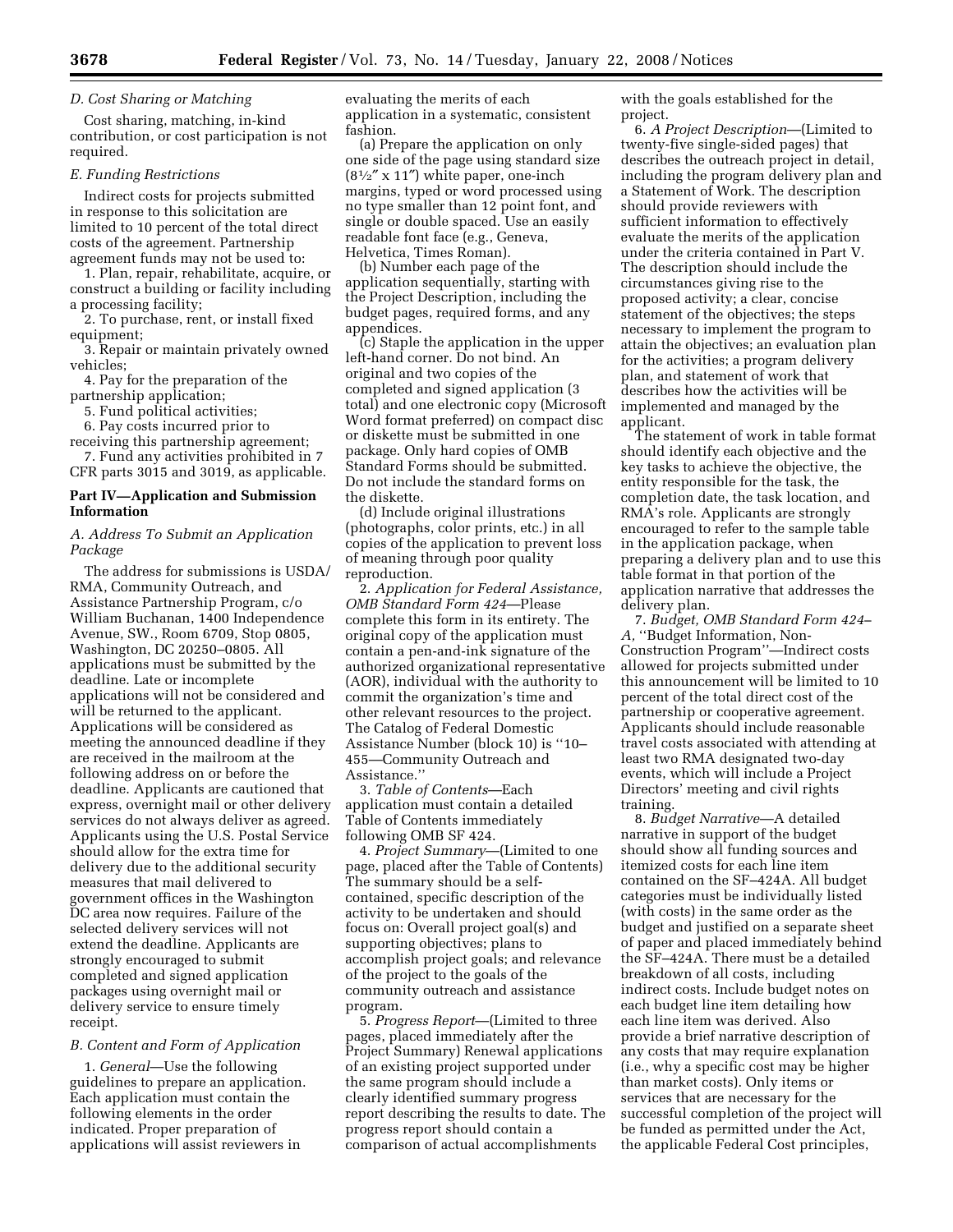and are not prohibited under any other Federal statute. Salaries of project personnel should be requested in proportion to the effort that they would devote to the project.

9. *Key Personnel*—The roles and responsibilities of each PD and/or collaborator should be clearly described; and the vitae of the PD and each co-PD, senior associate and other professional personnel.

10. *Collaborative Arrangements (including Letters of Support)*—If it will be necessary to enter into formal consulting or collaborative arrangements, such arrangements should be fully explained and justified. If the consultants or collaborators are known at the time of application, a vitae or resume should be provided. Evidence (e.g., letter of support) should be included if the collaborators involved have agreed to render these services. Additional information on consultants and collaborators are required in the budget portion of the application.

11. *Current and Pending Support*— All applications must list all current public or private support to which personnel identified in the application have committed portions of their time, whether or not salary support for persons involved is included in the budget. An application that duplicates or overlaps substantially with an application already reviewed and funded (or to be funded) by another organization or agency will not be funded under this program. The projects proposed for funding should be included in the pending section.

12. *Disclosure of Lobbying Activities, OMB Standard Form LLL*—All applications must contain a signed copy of this form (See Part VI (F)). Applicants who are not engaging in lobbying activities should write ''Not Applicable'' and sign the form.

13. *A completed and Signed ''Certification Regarding Debarment, Suspension, and Other Responsibility Matters* (Primary Covered Transactions), AD 1047.''

14. A completed and Signed ''Certifications Regarding Drug-Free Workplace, AD–1049.''

15. *Appendices* are allowed if they are directly germane to the proposed project.

#### *C. Acknowledgment of Applications*

Applications submitted by facsimile or through other electronic media (except grants.gov), regardless of the date or time of submission or the time of receipt, will not be considered and will be returned to the applicant. Receipt of applications will be acknowledged by e-mail, whenever

possible. Therefore, applicants are encouraged to provide an e-mail address in the application. If an e-mail address is not indicated on an application, receipt will be acknowledged in writing. There will be no notification of incomplete, unqualified, or unfunded applications until the awards have been made. RMA will assign an identification number to the application when received. This number will be provided to applicants when the receipt of application is acknowledged. Applicants should reference the assigned identification number in all correspondence regarding the application.

If receipt of application is not acknowledged by RMA within 15 days of the submission deadline, the applicant should contact David Wiggins at (202) 690–2686 or electronically at *david.wiggins@rma.usda.gov.* 

# **Part V—Application Review Process**

#### *A. General*

Each application will be evaluated using a two-part process. First, each application will be screened by RMA personnel to ensure that it meets the requirements in this announcement. Applications that do not meet the requirements of this announcement or are incomplete will not receive further consideration.

Second, a review panel will consider the merits of all applications that meet the requirements in the announcement. A panel of not less than three independent reviewers will evaluate each application. Reviewers will be drawn from USDA, other Federal agencies, and others representing public and private organizations, as needed. The project description and any appendices submitted by applicant will be used by the review panel to evaluate the merits of the project being proposed for funding. The panel will examine and score applications based on each of the four criteria contained in paragraph B of this part ''Evaluation Criteria and Weights''.

The panel will be looking for the specific elements listed with each criterion when evaluating the applications and scoring them. For each application, panel members will assign a point value up to the maximum for each criterion. After all reviewers have evaluated and scored each of the applications, the scores for the entire panel will be averaged to determine an application's final score.

After assigning points for each criterion, applications will be listed in initial rank order and presented, along with funding level recommendations, to

the Manager of FCIC, who will make the final decision on awarding of a partnership agreement. Applications will then be funded in final rank order until all available funds have been expended. Applicants must score 50 points or more to be considered for funding. If there are unused remaining funds, RMA may conduct another round of competition through the announcement of another RFA.

An organization, or group of organizations in partnership, may apply for funding under other FCIC or RMA programs, in addition to the programs described in this announcement. However, if the Manager of FCIC determines that an application recommended for funding under this announcement is sufficiently similar to a project that has been funded or has been recommended to be funded under another FCIC or RMA education or outreach program, then the Manager may elect to not fund that application in whole or in part.

#### *B. Evaluation Criteria and Weights*

#### 1. Project Benefits—Maximum 40 Points

The applicant must demonstrate that the project benefits to limited resource, socially disadvantaged and other traditionally underserved producers warrant the funding requested. Applicants will be scored according to the extent they can: (a) Reasonably estimate the number of producers reached through the project; (b) justify the estimates with clear specifics related to the delivery plan; (c) identify the actions producers will likely be able to take as a result of the project; and (d) identify specific measures for evaluating the success of the project. Reviewers' scoring will be based on the scope and reasonableness of the applicants' estimate of the number of producers reached through the project, clear descriptions of specific expected project benefits for producers, and wellconstructed plans for measuring the project's effectiveness.

## 2. Project Management—Maximum 20 Points

The applicant must demonstrate an ability to implement sound and effective project management practices. Higher scores will be awarded to applicants that can demonstrate organizational skills, leadership, and experience in delivering services or programs using the appropriate language service that assist limited resource, socially disadvantaged and other traditionally underserved producers. If the applicant has been a recipient of other Federal or other government grants, cooperative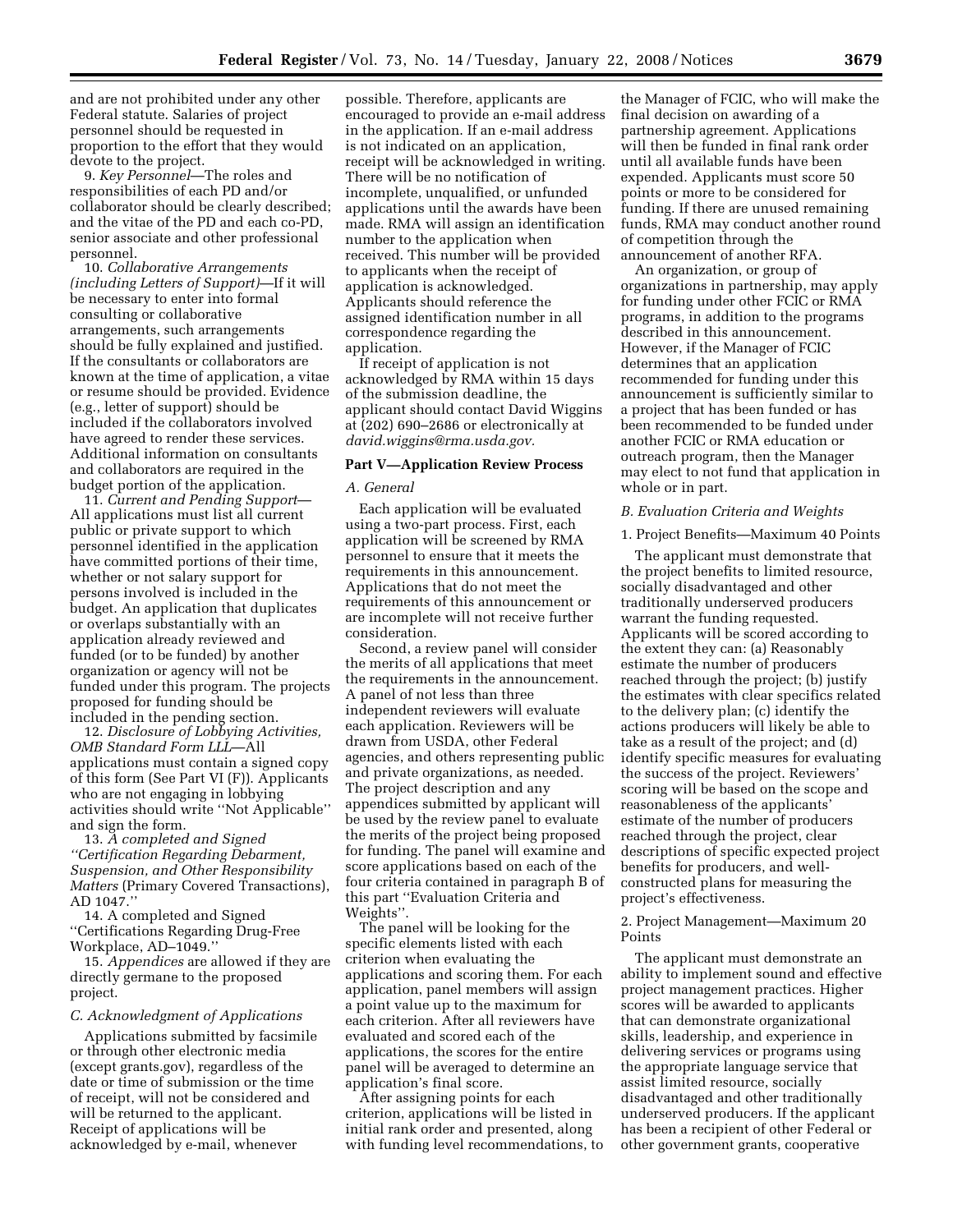agreements, or contracts, the applicant must also detail that they have consistently complied with financial and program reporting and auditing requirements. Applicants that will employ, or have access to personnel who have experience in directing agricultural programs or providing education programs that benefit producers will receive higher rankings. Higher scores will be awarded to applicants with no more than two ongoing projects funded by RMA under this program in previous years.

3. Collaborative Partnering—Maximum 20 Points

The applicant must demonstrate experience and capacity to partner with and gain the support of other agencies, grower organizations, agribusiness professionals, and agricultural leaders to enhance the quality and effectiveness of the program. Applicants will receive higher scores to the extent that they can document and demonstrate: (a) That partnership commitments are in place for the express purpose of delivering the program in this announcement; (b) that the project will incorporate training on the benefits and implementation of the Adjusted Gross Revenue Lite (AGR– LITE) insurance coverage plan; (c) that the project promotes energy alternatives for small farmers and ranchers; (d) that a broad and diverse group of farmers and ranchers will be reached; and (e) that a substantial effort has been made to partner with organizations that can meet the needs of producers that are small, have limited resources, are minorities, or are beginning farmers and ranchers.

#### 4. Delivery Plan—Maximum 20 Points

The applicant must demonstrate that its program delivery plan is clear and specific. For each of the applicant's responsibilities contained in the description of the program, the applicant must demonstrate that it can identify specific tasks and provide reasonable time lines that further the purpose of this program. Applicants will obtain a higher score to the extent that the tasks of the project are specific, measurable, and reasonable, have specific periods for completion, relate directly to the required activities, the program objectives described in this announcement, and use the appropriate language service.

# 5. Diversity and Dissemination— Maximum 25 Points

Management reserves the right to award applications up to 25 additional points to promote the broadest geographic diversity and emphasize the dissemination measures to broadly communicate project accomplishments.

# **Part VI—Award Administration**

# *A. Notification of Award*

Following approval by the RMA awarding official, project leaders whose applications have been selected for funding will be notified. Within the limit of funds available for such a purpose, the awarding official of RMA shall enter into partnership agreements with applicants whose applications are judged to be most meritorious under the procedures set forth in this announcement. The agreements provide the amount of Federal funds for use in the project period, the terms and conditions of the award and the time period for the project.

The effective date of the agreement is the date the agreement is executed by both parties. RMA will extend to award recipients, in writing, the authority to draw down funds for conducting the activities listed in the agreement. All funds provided to the applicant by FCIC must be expended solely for the purpose for which the funds are obligated in accordance with the approved agreement and budget, the regulations, the terms and conditions of the award, and the applicability of Federal cost principles. No commitment of Federal assistance beyond the project period is made or implied for any award resulting from this notice.

Applicants that are not funded will be notified within 120 days after the submission deadline.

## *B. Access to Panel Review Information*

Upon written request from the applicant, your score from the evaluation panel, not including the identity of reviewers, will be sent to the applicant after the review and awards process has been completed.

# *C. Confidential Aspects of Proposals and Awards*

When an application results in a partnership agreement, it becomes a part of the official record of RMA transactions, available to the public upon specific request. Information that the Secretary of Agriculture determines to be of a confidential, privileged, or proprietary nature will be held in confidence to the extent permitted by law. Therefore, any information that the applicant wishes to be considered confidential, privileged, or proprietary should be clearly marked within an application, including the basis for such designation. The original copy of a proposal that does not result in an award will be retained by RMA for a

period of one year. Other copies will be destroyed. Copies of proposals not receiving awards will be released only with the express written consent of the applicant or to the extent required by law. A proposal may be withdrawn at any time prior to award.

#### *D. Reporting Requirements*

Applicants awarded partnership agreements will be required to submit quarterly progress and financial reports (OMB Standard Form 269) throughout the project period, as well as a final program and financial report no later than 90 days after the end of the project period.

# *E. Administration*

All partnership agreements are subject to the requirements of 7 CFR part 3015.

# *F. Prohibitions and Requirements With Regard to Lobbying*

All partnership agreements are subject to the requirements of 7 CFR part 3018. A copy of the certification and disclosure forms must be submitted with the application.

#### *G. Applicable OMB Circulars*

All partnership and cooperative agreements funded as a result of this notice will be subject to the requirements contained in all applicable OMB circulars.

#### *H. Confidentiality*

The names of applicants, the names of individuals identified in the applications, the content of applications, and the panel evaluations of applications will be kept confidential, except to those involved in the review process, to the extent permitted by law. In addition, the identities of review panel members will remain confidential throughout the entire review process and will not be released to applicants. At the end of the fiscal year, names of panel members will be made available. However, panelists will not be identified with the review of any particular application.

#### *I. Civil Rights Training*

All recipients of federally assisted programs are required to comply with Federal civil rights laws and regulations. USDA/RMA policies and procedures require recipients of federally assisted programs to attend mandatory civil rights training sponsored by RMA, to become fully aware of civil rights requirements and responsibilities. Applicants should include in their budgets reasonable travel costs associated with attending at least two two-day RMA designated